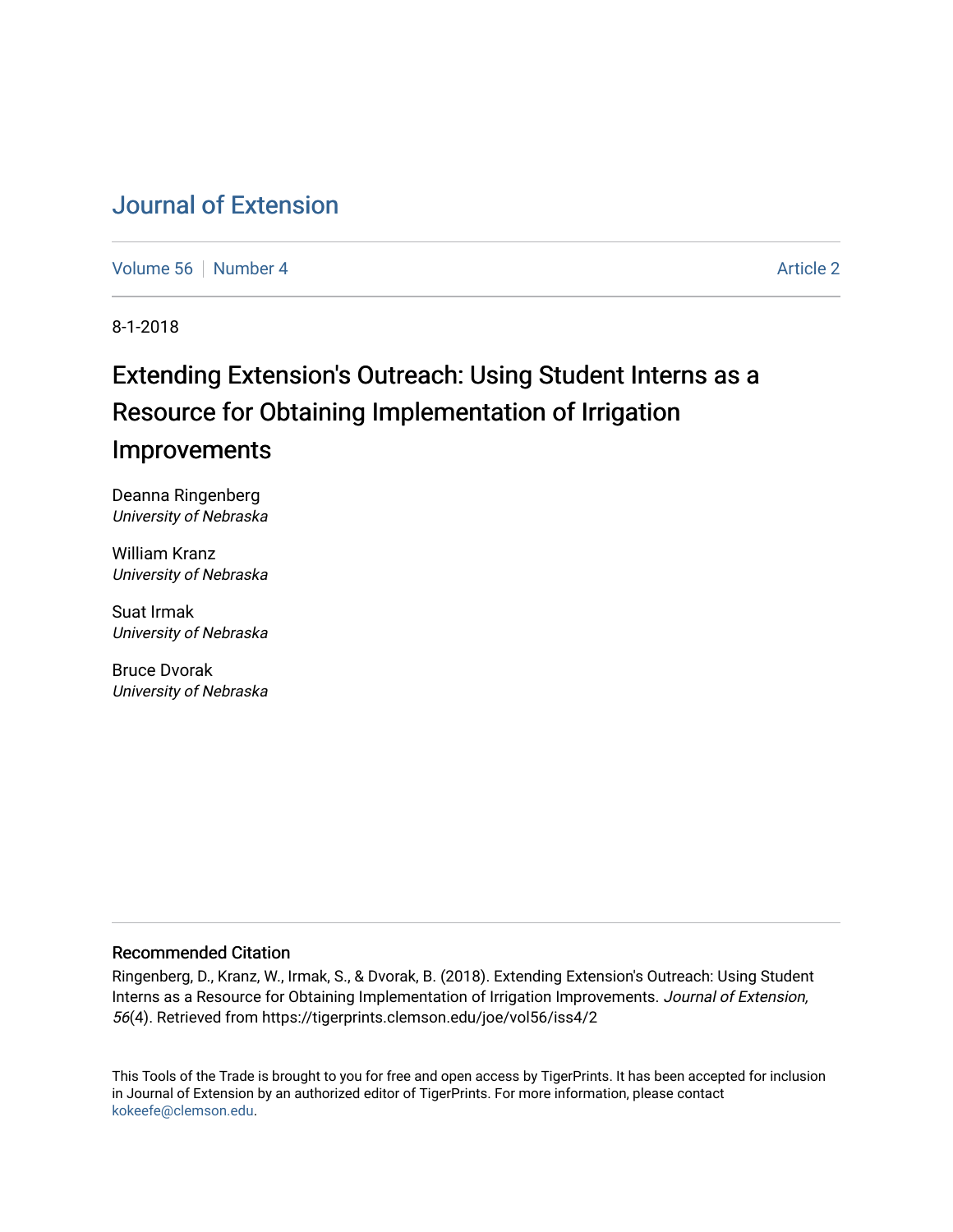

**August 2018 Volume 56 Number 4 Article # 4TOT8 Tools of the Trade**

## **Extending Extension's Outreach: Using Student Interns as a Resource for Obtaining Implementation of Irrigation Improvements**

#### **Abstract**

Student interns are a resource that can increase the capacities of Extension professionals. Trained student interns based out of Nebraska Extension offices provided water and energy reduction recommendations to irrigators using center pivot irrigation systems. Follow-up interviews and a survey performed 1 to 3 years after the original assistance indicated impacts at levels similar to those garnered via previous assistance from Extension staff. In almost all cases, irrigators implemented soil water sensors, and the main motivations for doing so were financial. Recommendations for other improvements were infrequently implemented; however, as part of making those recommendations, the student interns collected fuel usage data that allowed for quantifying the energy and greenhouse gas impacts from reduced water use.

**Keywords:** [student interns](https://joe.org/search-results.php?cx=010816128502272931564%3Aopgn_voyplk&cof=FORID%3A10&ie=UTF-8&q=student interns&sa=Search+JOE#1039\), [center pivot irrigation](https://joe.org/search-results.php?cx=010816128502272931564%3Aopgn_voyplk&cof=FORID%3A10&ie=UTF-8&q=center pivot irrigation&sa=Search+JOE#1039\), [soil water sensors](https://joe.org/search-results.php?cx=010816128502272931564%3Aopgn_voyplk&cof=FORID%3A10&ie=UTF-8&q=soil water sensors&sa=Search+JOE#1039\), [Nebraska](https://joe.org/search-results.php?cx=010816128502272931564%3Aopgn_voyplk&cof=FORID%3A10&ie=UTF-8&q=Nebraska&sa=Search+JOE#1039\), [cost and energy savings](https://joe.org/search-results.php?cx=010816128502272931564%3Aopgn_voyplk&cof=FORID%3A10&ie=UTF-8&q=cost and energy savings&sa=Search+JOE#1039)

#### **Deanna Ringenberg** Research Assistant, Environmental Engineering University of Nebraska–Lincoln Lincoln, Nebraska [deanna.ringenberg@g](mailto:deanna.ringenberg@gmail.com) [mail.com](mailto:deanna.ringenberg@gmail.com)

**William Kranz** Associate Research and Extension Director Northeast Research and Extension Center University of Nebraska–Lincoln Norfolk, Nebraska [wkranz1@unl.edu](mailto:wkranz1@unl.edu)

**Suat Irmak** Extension Specialist, Biological Systems Engineering University of Nebraska–Lincoln Lincoln, Nebraska [sirmak2@unl.edu](mailto:sirmak2@unl.edu)

**Bruce Dvorak** Extension Specialist, Biological Systems Engineering University of Nebraska–Lincoln Lincoln, Nebraska [bdvorak1@unl.edu](mailto:bdvorak1@unl.edu) [@bruce\\_dvorak](https://twitter.com/bruce_dvorak)

#### **Introduction**

Nearly half of Nebraskan producers who irrigate rely on Extension for information on managing irrigation, reducing irrigation costs, and saving water (U.S. Department of Agriculture, 2013). One perhaps often overlooked resource available to Extension professionals for disseminating this and other information is university student interns. The use of student interns to extend the ability of Extension professionals and programs to provide direct education to Extension clientele has been shown to be effective and successful (Apel, Mostafa, Brandau, & Garfin, 2013; Rogers, Mason, & Cornelius, 2001). Therefore, we identified student interns as a potential resource for extending the outreach efforts of Nebraska Extension. In the study reported here, we examined the efficacy of using engineering student interns, supported by Extension educators and specialists, to provide on-site assistance to (and collect impact data from) agricultural irrigators, with the goal of facilitating changes in the irrigators' practices.

## **Program Description**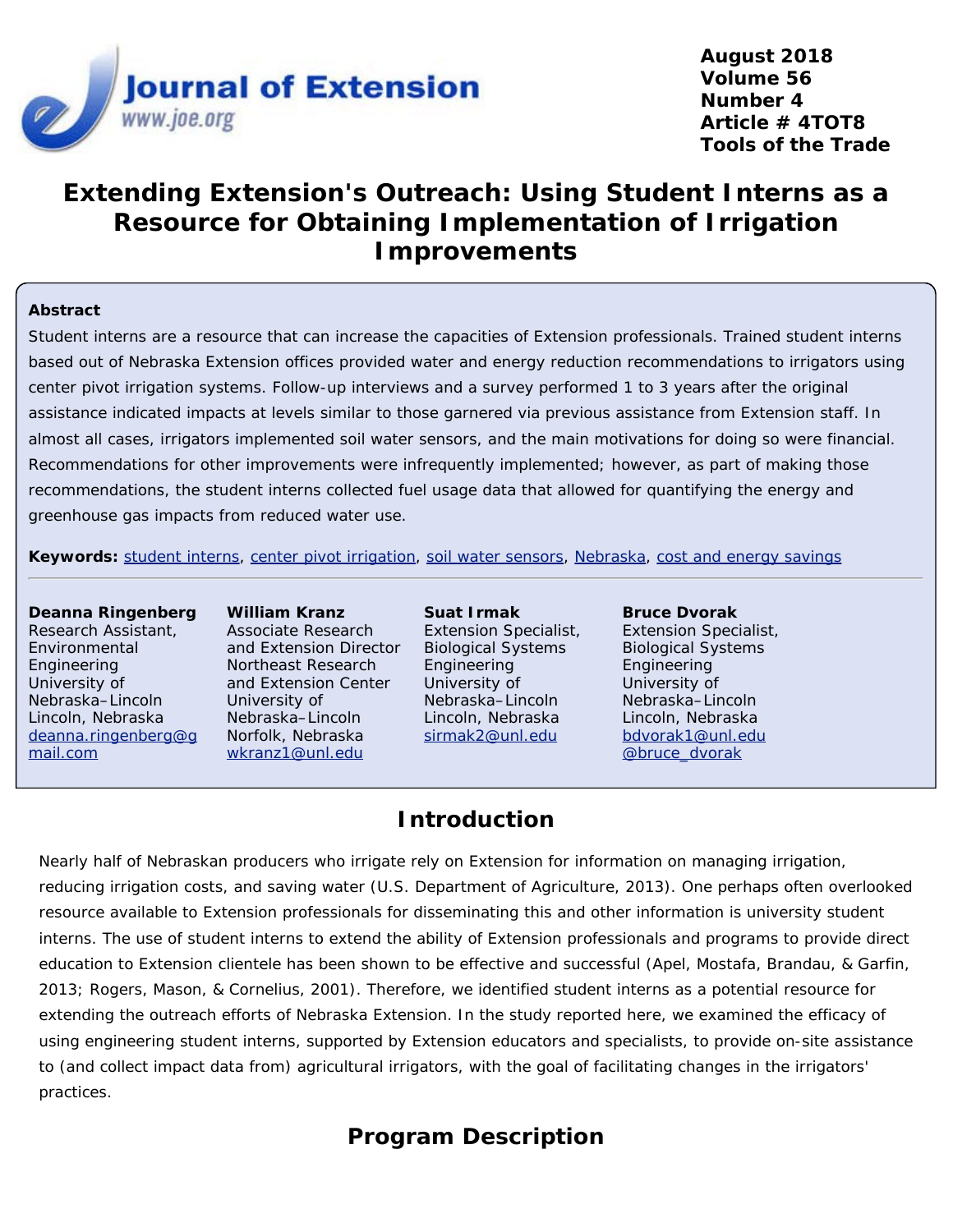Initially the students received 2 weeks' training in preparing reports for irrigators, using Extension guides, evaluating irrigation and pumping systems to reduce water and energy use, and using evapotranspiration (ET) gauges and soil water sensors. Each student was assigned to an Extension office and received day-to-day assistance by an Extension educator who was located at the office and had expertise in ET gauges and soil water sensors. The participating educators had received relevant training as part of the Nebraska Agricultural Water Management Network program, which was started in 2005 to promote water conservation among irrigators through education and demonstrations of innovative irrigation techniques and use of soil water sensors (Irmak, Payero, & Martin, 2005; Irmak et al., 2016; Irmak et al., 2010). Over the five summers during which the project occurred, 18 students participated. The students worked in six Extension offices, with three to five students participating each summer.

All irrigators involved in the program used center pivot systems to irrigate maize and were located in a region of Nebraska where the farms share similar climatic conditions and an average growing-season precipitation range of 15 to 18 in. (Irmak & Sharma, 2014). Each student assisted 10 irrigators with soil water probe installation and interpretation, assessed the irrigators' pumping and irrigation systems, and made recommendations for improvements of irrigation system components.

Soil water sensors and ET gauges usually were supplied at no charge or a nominal cost (<\$20 each) by the local natural resources district or Extension office and became the property of the irrigators. The main "cost" to an irrigator was the time required to interpret the sensor's data, remove the sensor at the end of the season, and install it the next growing season.

Data students obtained from the irrigators included water used per irrigation event, pumping plant efficiency, fuel/energy type and consumption, and cost to pump irrigation water. The students prepared an economic analysis for each irrigator related to the benefits of soil water sensor use and other irrigation system improvements.

To quantify fuel use reductions and cost savings associated with the program, we interviewed irrigators by phone 1 to 3 years after the student assistance had occurred. Of 52 irrigators randomly selected from those who participated in the first four summers of the program, we successfully interviewed 43 (83%). After the interviews, we sent irrigators a survey by mail, and 44% responded. Respondents selected from a list of potential motivations to indicate why they had or had not implemented each recommendation.

### **Program Results**

### **Implementation Rate**

Of the 40 irrigators who received the recommendation to implement soil water sensors, 39 (97.5%) did so. The interns also had made 22 suggestions to irrigators regarding improvements other than implementation of soil water sensors, typically related to replacing inefficient engines and aging sprinkler packages. The irrigators implemented only five (23%) of these "other suggestions." Compared to the implementation rate (54%) revealed in a 2014 survey of Nebraska manufacturers who received similar student assistance (Kuppig et al., 2016), the implementation rates by participants in our study were extremely high for soil water sensors and low for the other suggested improvements.

### **Water Use Reduction**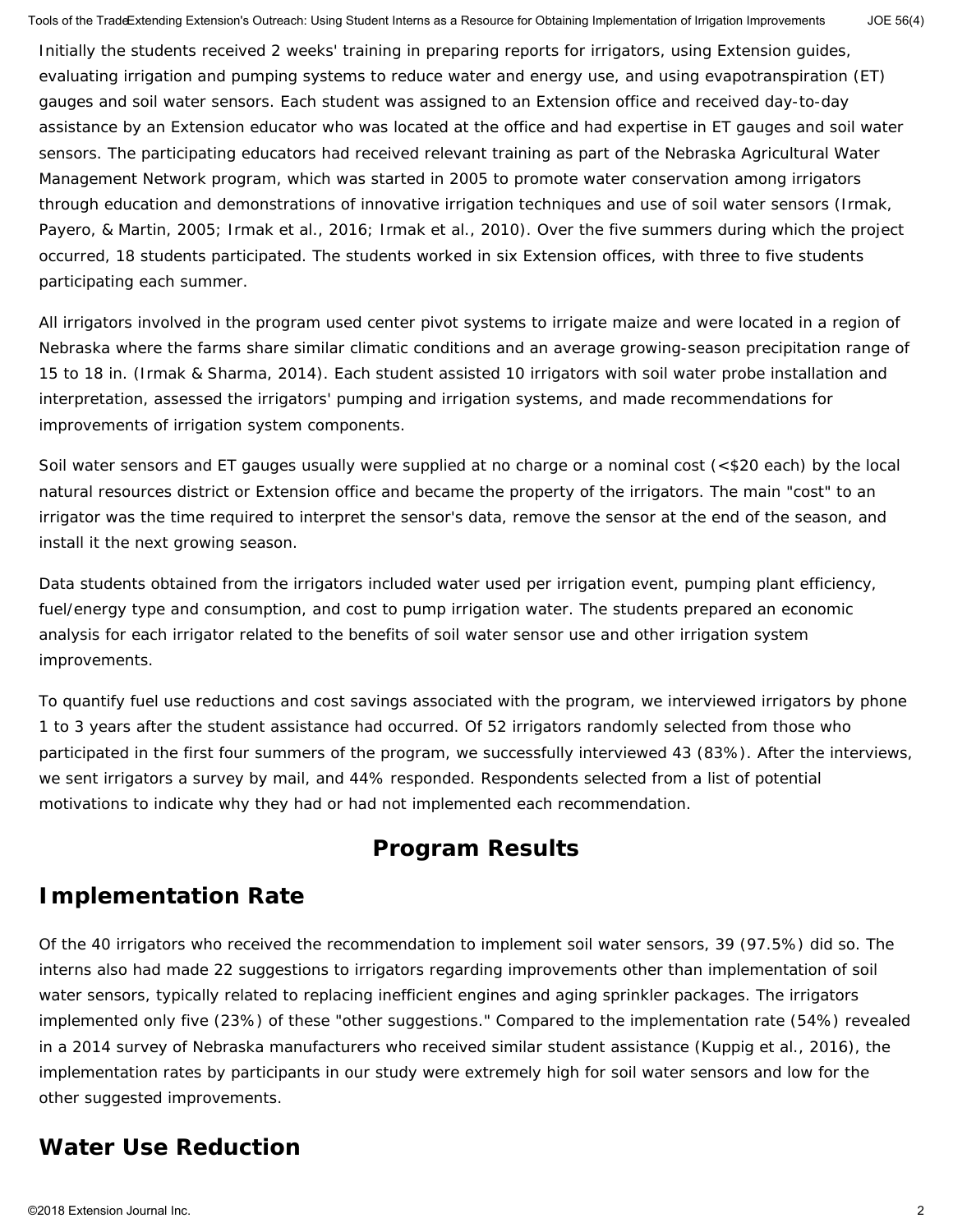Every interviewed irrigator who implemented the water sensors reported a reduction in water use. The average water use reduction for the irrigators was 1.86 in. of water for maize. Yearly, irrigators reduced water application by an average of about 6.60 million gal per irrigation system, with an average yearly water use of 47,800 gal/ac. This result is comparable to the water reduction rate associated with soil water sensor education provided by Nebraska Extension educators (Irmak et al., 2010).

### **Energy Use Reduction**

The interns inspected irrigation water pumps and collected energy use data. The observed variability in fuel use (Table 1) reflects differences in pump efficiencies, field elevations, and well depths. Though diesel was the most expensive fuel used, it is commonly used by irrigators for pumping water in the region because it is readily available and does not require electric lines or gas lines to each pump.

|                  | Number in study |              | Fuel usage per<br>circle <sup>a</sup> |           | Fuel cost per<br>circle <sup>a</sup> |         | Ave.    | Ave.<br>fuel | Ave.      | Ave.                       |
|------------------|-----------------|--------------|---------------------------------------|-----------|--------------------------------------|---------|---------|--------------|-----------|----------------------------|
|                  |                 |              |                                       |           |                                      |         | fuel    |              |           |                            |
|                  |                 |              | Ave.                                  |           | Ave.                                 |         | usage   | cost         | irrigator | greenhouse                 |
| <b>Fuel type</b> |                 |              | usage                                 | Range     | cost                                 | Range   | savings | savings      | fuel cost | $gasb - MT$                |
| (fuel unit of    |                 |              | per circle                            | per       | per circle                           | per     | per     | per          | savings   | CO <sub>2</sub> E / circle |
| measure)         | Irrigators      | <b>Pumps</b> | (SD)                                  | circle    | (SD)                                 | circle  | acre    | acre         | (\$/year) | $(SD)^C$                   |
| Diesel (gal)     | 17              | 32           | 330 (95)                              | $170 -$   | \$1,100                              | $$360-$ | 4.6     | \$16         | \$3,900   | 3.7(1.1)                   |
|                  |                 |              |                                       | 550       | (370)                                | \$1,900 |         |              |           |                            |
| Natural gas      | 12              | 16           | 75,000                                | $38,000-$ | \$370                                | $$140-$ | 830     | \$4.10       | \$700     | 3.8(0.8)                   |
| (MJ)             |                 |              | (16,000)                              | 110,000   | (120)                                | \$670   |         |              |           |                            |
| Electricity      | 15              | 21           | 4,500                                 | $2,700-$  | \$350                                | $$200-$ | 64      | \$4.80       | \$900     | 4.2(2.1)                   |
| (kWh)            |                 |              | (2,200)                               | 12,000    | (170)                                | \$850   |         |              |           |                            |
| Propane (gal)    | 4               | 5            | 520 (290)                             | $130 -$   | \$750                                | $$180-$ | 7.2     | \$10         | \$1,400   | 2.4(1.0)                   |
|                  |                 |              |                                       | 830       | (460)                                | \$1,300 |         |              |           |                            |

#### **Table 1.** Fuel Use and Cost of Pumping Plants

aA circle is a full 360-degree rotation of a center pivot irrigation system. bConversion factors for each specific energy source are from the 2014 U.S. Environmental Protection Agency (EPA) greenhouse gas spreadsheet based on state-specific data from the U.S. EPA eGrid (U.S. EPA, 2012, 2013) and using global warming potentials (GWPs) from the Intergovernmental Panel on Climate Change's Fourth Assessment Report (AR4) (U.S. EPA, 2014).  $CMT CO<sub>2</sub>E$  = metric tons CO2 equivalent.

### **Greenhouse Gas Emissions**

Table 1 lists the greenhouse gas emissions from each fuel type based on the combustion at the pump for diesel,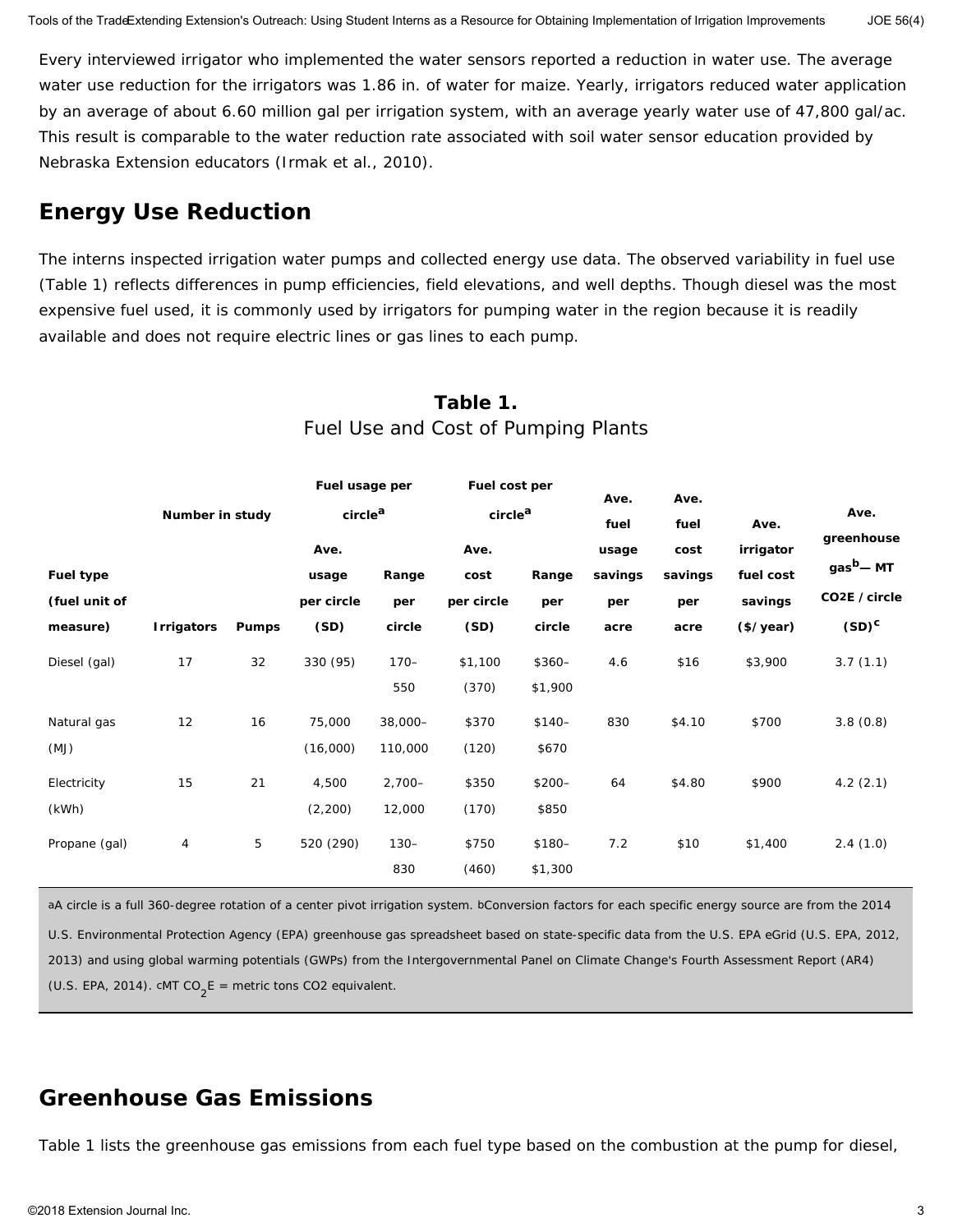Tools of the TradeExtending Extension's Outreach: Using Student Interns as a Resource for Obtaining Implementation of Irrigation Improvements JOE 56(4)

natural gas, and propane and the combustion at the power plant for electricity. The three nonelectric fuels resulted in similar emission values. The high proportion of fossil fuels used to power the electric grid in eastern Nebraska influenced the higher value for electricity.

## **Motivation for Implementing Suggestions**

The main motivations for implementing the recommendations were financial (acceptable payback, reduced operating cost, and energy efficiency) (Table 2). A secondary driver was reduction of "business risk," indicating a desire to lessen the potential of decreased production rates or increased cost (Table 2).

#### **Table 2.**

Motivations for Implemented Suggestions

|                                             | <b>All implemented</b><br>suggestions <sup>a</sup> |     | Soil water sensor |     | Other<br>implemented<br>suggestions <sup>c</sup> |     |  |
|---------------------------------------------|----------------------------------------------------|-----|-------------------|-----|--------------------------------------------------|-----|--|
|                                             |                                                    |     | suggestionsb      |     |                                                  |     |  |
|                                             | #                                                  |     |                   |     |                                                  |     |  |
| <b>Motivating factor</b>                    | <b>Selected</b>                                    | %   | # Selected        | %   | # Selected                                       | %   |  |
| Acceptable payback                          | 20                                                 | 77% | 15                | 88% | 5                                                | 56% |  |
| Reduced operating<br>cost                   | 20                                                 | 77% | 15                | 88% | 5                                                | 56% |  |
| Energy efficiency                           | 18                                                 | 69% | 13                | 76% | 5                                                | 56% |  |
| Reduced business risk                       | 17                                                 | 65% | 12                | 71% | 5                                                | 56% |  |
| Enhanced<br>environmental<br>awareness      | 10                                                 | 38% | 6                 | 35% | $\overline{4}$                                   | 44% |  |
| Increased employee<br>productivity          | 8                                                  | 31% | $\overline{4}$    | 24% | $\overline{4}$                                   | 44% |  |
| Improved public<br>image                    | 6                                                  | 23% | 5                 | 29% | 1                                                | 11% |  |
| Regulatory<br>compliance                    | 3                                                  | 12% | 3                 | 24% | $\overline{O}$                                   | 0%  |  |
| Reduced<br>environmental and<br>health risk | 3                                                  | 12% | 3                 | 18% | $\mathbf 0$                                      | 0%  |  |
| Neighbors also<br>implemented               | 1                                                  | 4%  | 1                 | 6%  | $\mathbf 0$                                      | 0%  |  |

*Note.* The numbers in this table are based on the total 26 implemented suggestions. aThere were 26 total implemented suggestions. bThere were 17 soil water sensor suggestions. cThere were 9 other implemented suggestions.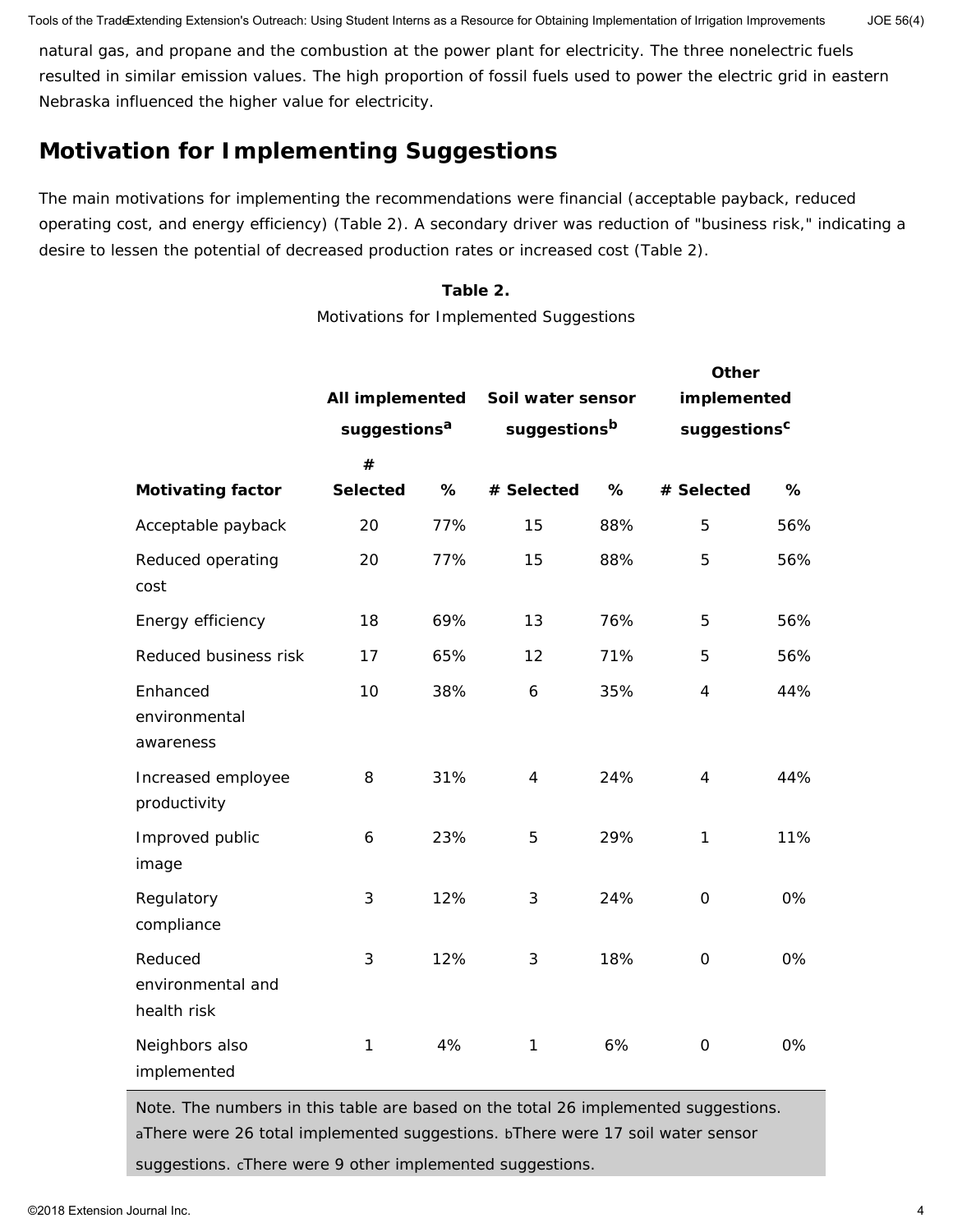The survey results are comparable to other work indicating that irrigators are motivated to adopt new technology by financial drivers and the desire to produce higher quality crops (Bjornlund, Nicol, & Klein, 2009). The results from our survey suggest that financial considerations, especially long payback periods, were the major reasons for nonimplementation.

#### **Summary**

Trained student interns working together with local Extension educators can help irrigators implement positive changes in their irrigation system management to reduce water use, fuel use, and greenhouse gas emissions. This information may be useful for Extension specialists and educators to justify using financial resources to hire student interns to extend their program's reach.

#### **Acknowledgments**

We are grateful to the 43 irrigators who participated in this assessment and the University of Nebraska–Lincoln Extension educators Aaron Nygren, Wayne Ohnesorg, Jenny Rees, Ron Seymour, Amy Timmerman, and Brandy VanDerWaals that provided extensive support of student interns at their local offices. U.S. Environmental Protection Agency Region VII's Pollution Prevention Incentives for States grants program provided direct funding support for the student interns.

#### **References**

Apel, M., Mostafa, A., Brandau, B., & Garfin, G. (2013). Externships in sustainability program as an outreach tool for Extension. *Journal of Extension*, *51*(2), Article 2TOT7. Available at:<https://joe.org/joe/2013april/tt7.php>

Bjornlund, H., Nicol, L., & Klein, K. (2009). The adoption of improved irrigation technology and management practices—A study of two irrigation districts in Alberta, Canada. *Agricultural Water Management*, *96*(1), 121–131.

Irmak, S., Payero, J. O., & Martin, D. L. (2005). Modified atmometers (ETgage®) for irrigation management [NebGuide G05-1579]. Lincoln, NE: University of Nebraska–Lincoln Extension. Retrieved from <https://digitalcommons.unl.edu/cgi/viewcontent.cgi?referer=&httpsredir=1&article=2205&context=extensionhist>

Irmak, S., Payero, J. O., VanDeWalle, B., Rees, J., Zoubek, G., Martin, D. L., . . . Leininger, D. (2016). Principles and operational characteristics of Watermark granular matrix sensor to measure soil water status and its practical applications for irrigation management in various soil textures [Extension Circular EC783]. Lincoln, NE: University of Nebraska–Lincoln Extension.

Irmak, S., Rees, J. M., Zoubek, G. L., Dewalle, B. S., Rathje, W. R., Debuhr, R., . . . Christiansen, A. P. (2010). Nebraska Agricultural Water Management Demonstration Network (NAWMDN): Integrating research and extension/outreach. *Applied Engineering in Agriculture*, *26*(4), 599–613.

Irmak, S., & Sharma, V. (2014). Spatial and temporal variability of precipitation across Nebraska [Extension Circular EC2002]. Lincoln, NE: University of Nebraska–Lincoln Extension. Retrieved from <http://extensionpublications.unl.edu/assets/pdf/ec2002.pdf>

Kuppig, V. D., Cook, Y. C., Carter, D. A., Larson, N. J., Williams, R. E., & Dvorak, B. I. (2016). Implementation of sustainability improvements at the facility level: Motivations and barriers. *Journal of Cleaner Production*, *139*,